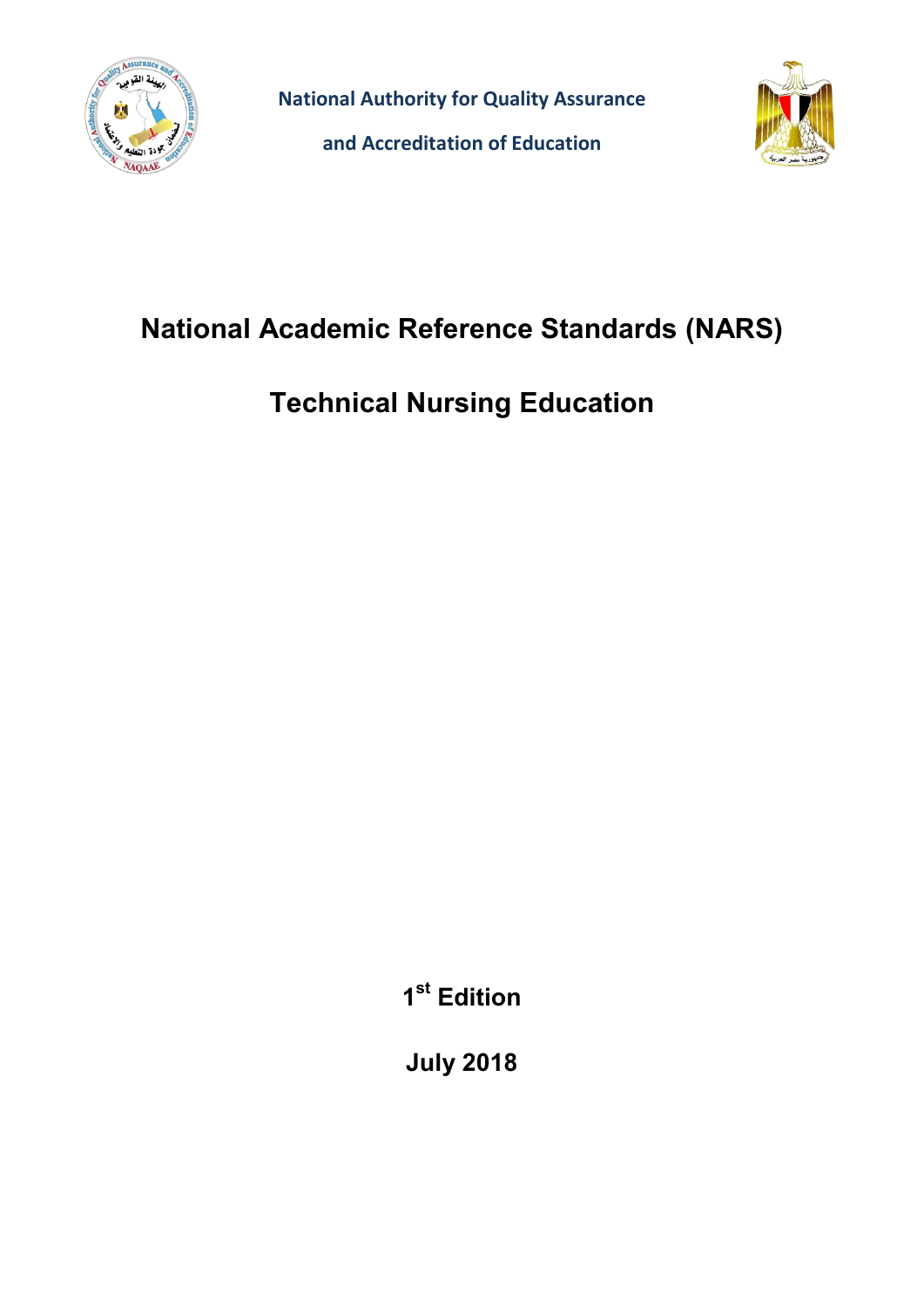## **Foreword**

In line with NAQAAE's legal mandate as the authority responsible for quality assurance of education in Egypt, and out of its commitment to be a promoter of quality and an agent for change; NAQAAE has developed the  $1<sup>st</sup>$  edition of the National Academic Reference Standards (NARS) – for Technical Nursing Education (2018). These standards represent the minimum academic quality requirements, which NAQAAE and the relevant stakeholders regard as necessary and appropriate to protect the interests of the students and of the community at large.

It has always been NAQAAE's conviction that quality is primarily the responsibility of the institution itself, and that the academic standards adopted by any institution should support the achievement of its mission; therefore, it is crucial to emphasize that the NARS are meant to be used as reference points that provide guidance in the design, delivery and review of academic programs, and are not intended by any means to represent a national curriculum in the subject. Instead, NAQAAE was keen to ensure that the NARS allows for flexibility and innovation in program design and teaching strategies, within a framework agreed by the subject community.

NAQAAE has always supported the autonomy and academic freedom of educational institutions and acknowledged -and assimilated- the diversity of their missions, hence, institutions are invited to consider adopting other reference points that better reflect their mission if they need to, provided that these adopted academic standards are equal to or higher than the NARS.

Finally, it should be noted that the 1<sup>st</sup> edition of NARS- Technical Nursing Education will be effective starting the academic year 2018/2019.

> **Youhansen Eid Chairman of the Board**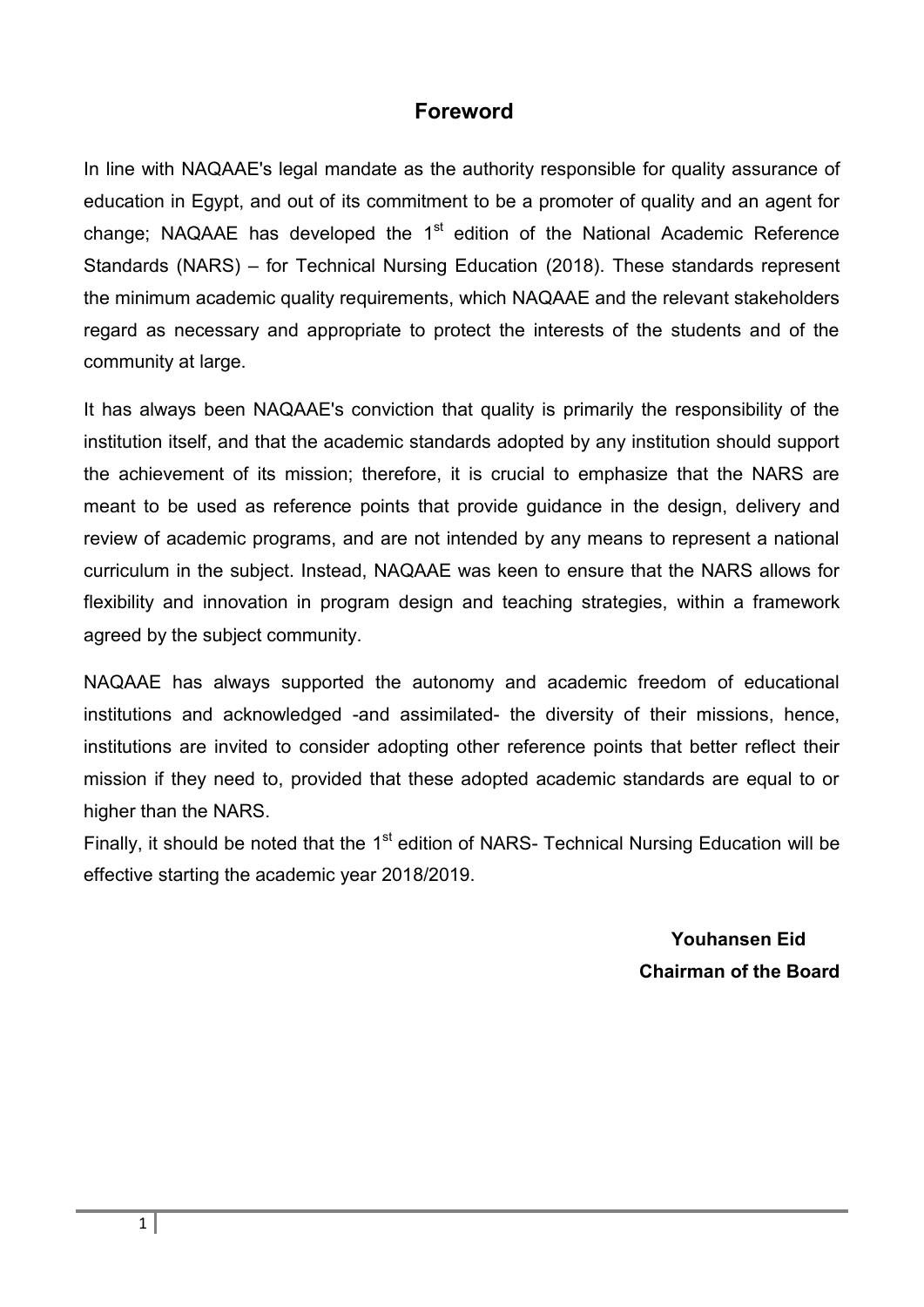# **Table of Contents**

| Introduction to Technical Nursing Education                      | 3  |
|------------------------------------------------------------------|----|
| Methodology for Development of NARS- Technical Nursing Education | 4  |
| <b>NARS</b> for Technical Nursing Education                      | 5  |
| Glossary                                                         | 11 |
| References                                                       | 12 |
| Contributors                                                     | 13 |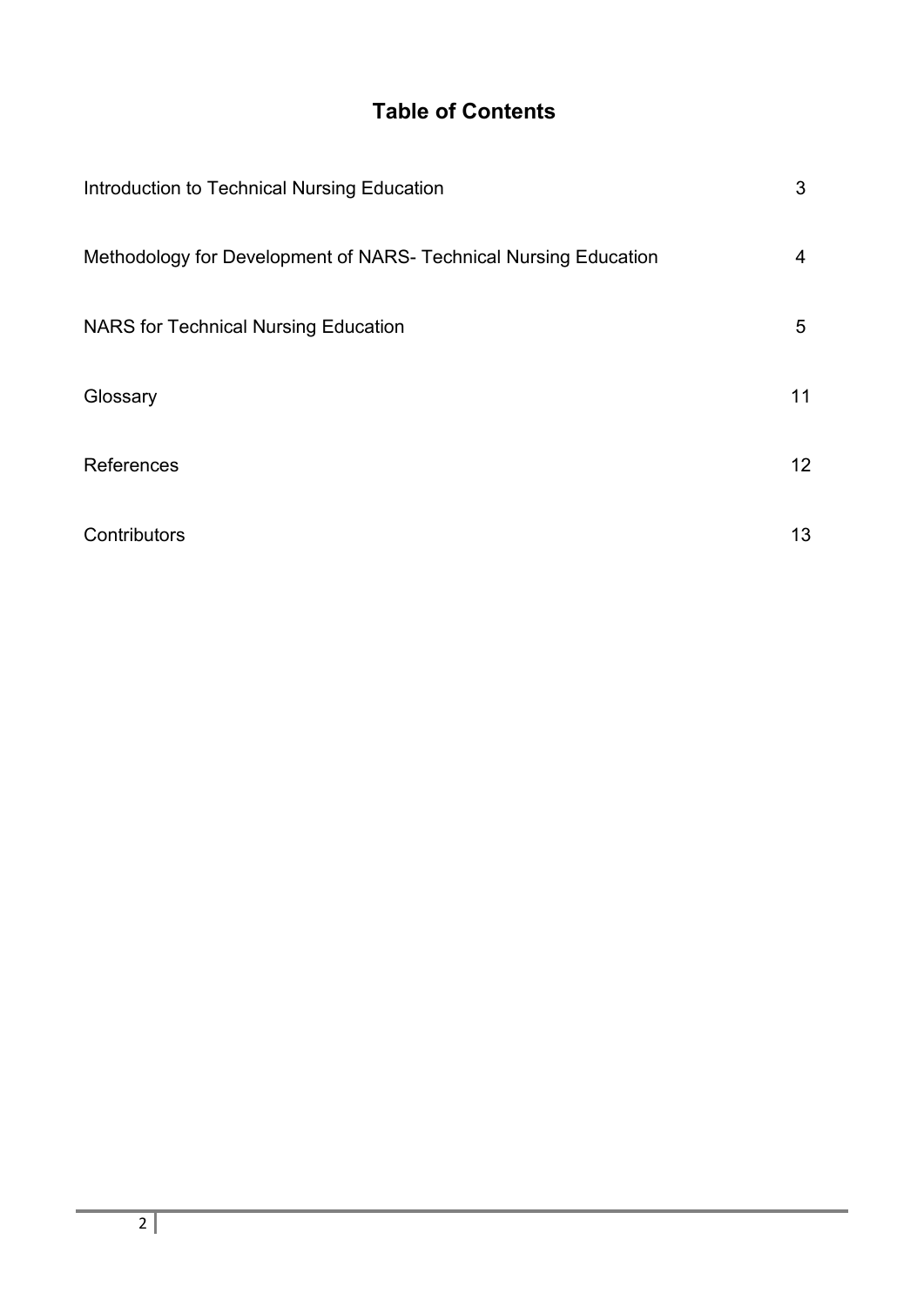# **Introduction to Technical Nursing Education**

The health care industry is growing with increasing demand for skilled technical nurses. The [technical nurses work in a wide variety of settings,](https://www.ecpi.edu/programs/practical-nursing-diploma?cmpid=WEBBLOG-ECPI) and their responsibilities include providing basic nursing care to patients, in addition to documenting procedures, and monitoring progress. The job of a technical nurse can entail various duties, there are numerous common skills and professional abilities that are essential and needed in practical nursing. Through their basic entry-level educational programs, technical nurses must gain the theoretical and practical foundation to ensure safe, competent, and ethical nursing care, and to prepare them for successful careers.

The need for competency-based education has been recognized for years, where the preparation of graduates for a wide range of competencies has been a concern for all health care professionals including nursing education. To cope with such advancements and to maintain the core values of technical nursing profession, a competency-based educational program has become inevitable in which the graduate attributes and competencies are defined based on the recent job descriptions of technical nurse worldwide and considering the expectations and diversity of jobs in the Egyptian market while complying with international standards.

The need for competency-based standards for Technical Nursing Education has arisen to assure a more equitable access to health care. Those standards are intended to serve as a benchmark for moving education and learning systems forward to produce common competency-based outcomes. The National Authority for Quality Assurance and Accreditation of Education "NAQAAE" takes the initiative to shift the national education standards into the competency-based ones.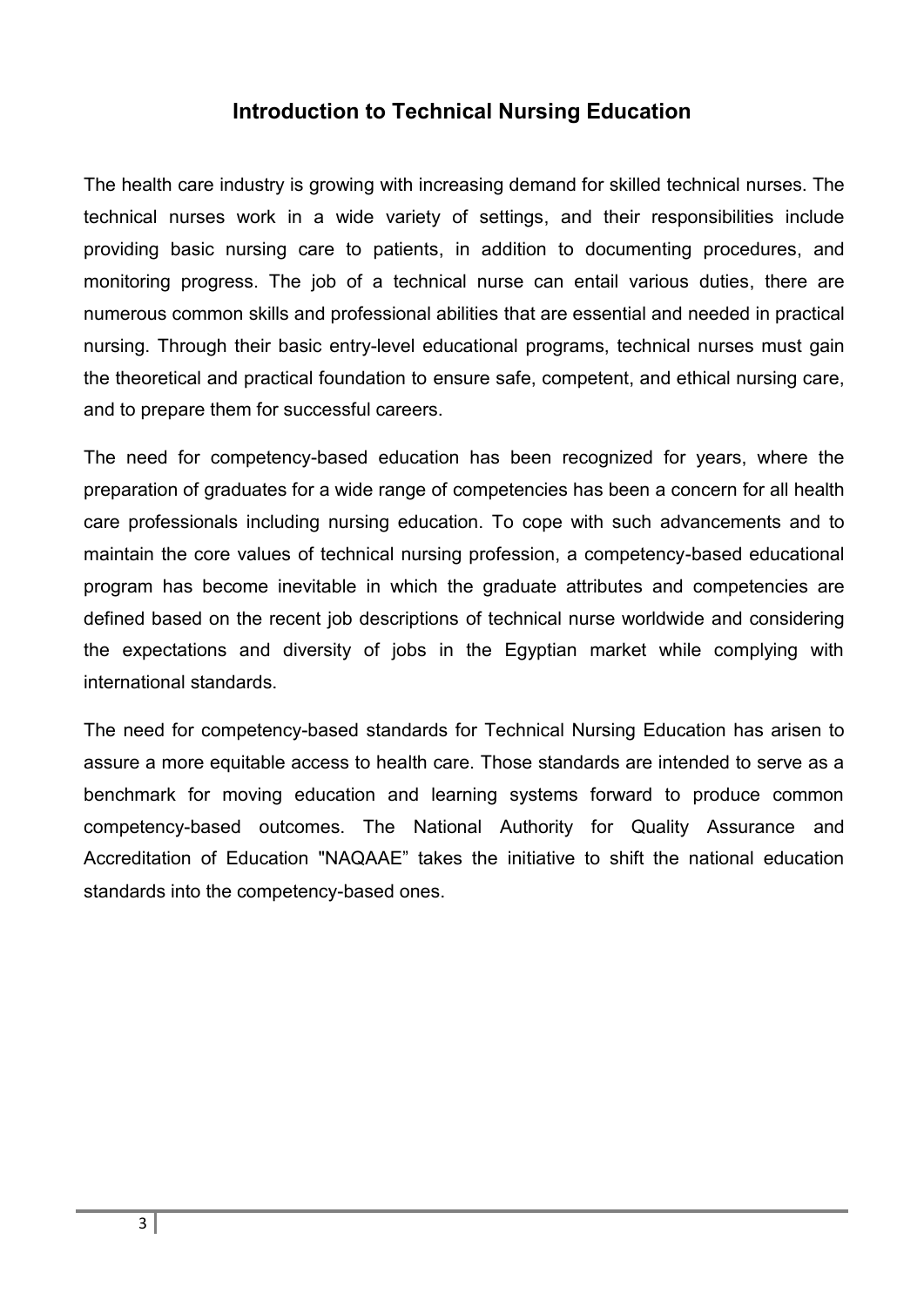# **Methodology for Development of NARS- Technical Nursing Education**

NAQAAE invited the faculties and technical institutes of nursing nationwide and representatives of the Committee of Nursing Sector of the Supreme Council of Universities to develop the 1<sup>st</sup> edition of NARS for Technical Nursing Education. The NARS was then developed through the following process:

- 1. Establishing the committee for developing the NARS for Technical Nursing Education (NARS– Technical Nursing Education, 1<sup>st</sup> edition) that involves experts representing various specialties of technical nursing education with expertise in quality assurance of education.
- 2. Studying the National Qualifications Framework (NQF–Egypt, under development) to identify the descriptors of level (4) of NQF.
- 3. Reviewing literature regarding the International Academic Standards and subject benchmarks for technical nursing education.
- 4. Running brain storming sessions to identify the requirements and expectations of technical nursing education profession in Egypt.
- 5. Developing a competency-based NARS Technical Nursing Education that corresponds to national and international changes and development in the profession.
- 6. Preparing a draft of the NARS Technical Nursing Education that defines the graduate attributes and competencies.
- 7. Getting feedback on the developed competency-based NARS from different stakeholders.
- 8. Preparing the final draft of NARS Technical Nursing Education incorporating the feedback of the revision cycles.
- 9. Approving the NARS- Technical Nursing Education (1<sup>st</sup> Edition) from the board of NAQAAE (July 2018).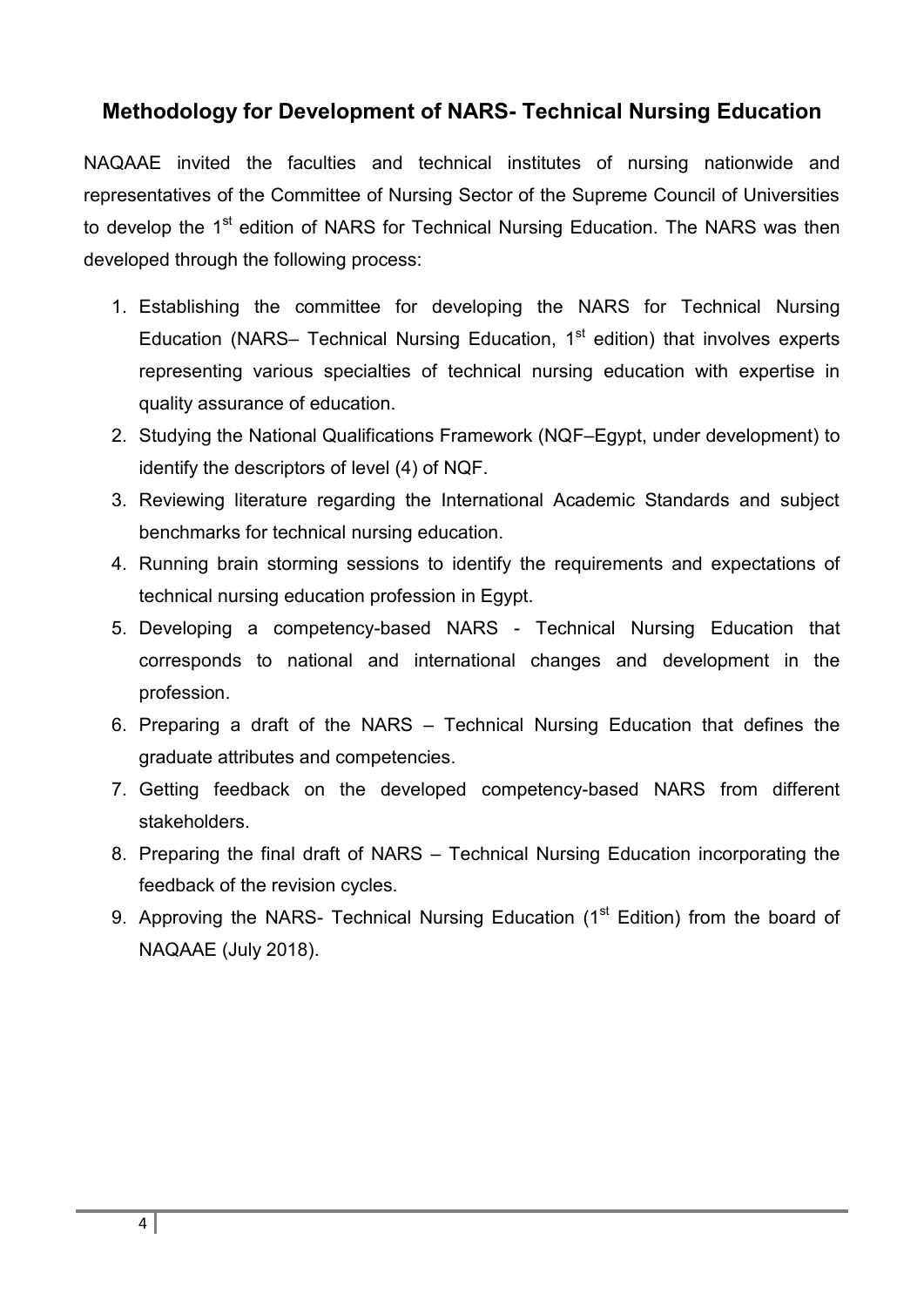# **National Academic Reference Standards (NARS) Technical Nursing Education**

# **Attributes of the Technical Nursing Graduates**

Technical nurse should demonstrate competence in the provision of patient centered care, as the Technical nurse is associate to the baccalaureate nurse, and works as a part of the health care team to advocate for and facilitate the involvement of individuals and their families in planning and evaluating care and progress toward health outcomes. Technical nurse has a responsibility for ongoing self-development to maintain the necessary competencies to carry out her/his role.

Technical nurse graduates must be able to:

- 1. Possess sound subject knowledge, with the ability to reflect on, integrate and apply it within the context of nursing practice.
- 2. Demonstrate awareness and adherence to the values, standards, ethics, laws, policies, and procedures of the nursing profession.
- 3. Deliver quality, safe and person centered nursing care for individuals, families, and communities in all health care settings.
- 4. Participate in application of up-to-date research findings, and assume responsibility in health education of individuals, families and communities.
- 5. Communicate effectively as a member of collaborative and cooperative professional health care team within different communities.
- 6. Share in the advocacy role during interactions with the health care system to reduce health inequities and promote social justice.
- 7. Assume responsibility for self-evaluation, lifelong learning, and personal and professional development.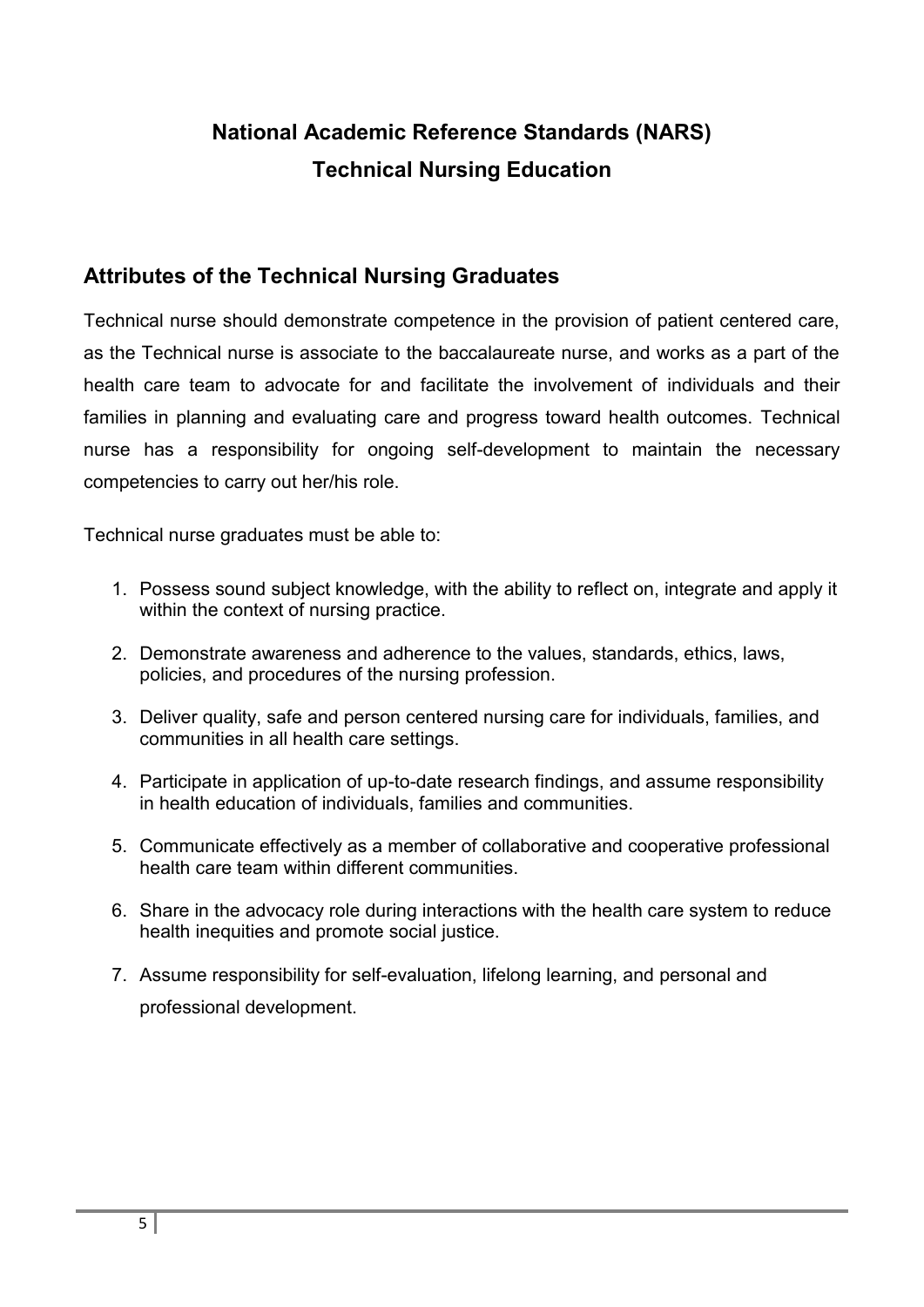# **Competencies of the Technical Nursing Graduates**

Four domains are included in these Competency-based National Academic Reference Standards for Technical Nursing Education. These domains are representing the role of the technical nurse in the health care field. Each domain should be achieved through a number of competencies ranging from one to two, with a total of seven competencies for all domains. These competencies are overall broad statements that cover various areas of the graduate performance. A number of key elements ranging from two to seven are included in each competency, with a total of twenty six key elements for all competencies. These key elements demonstrate how the technical nurse graduate will reflect each competency in practice and provide an indication of whether the competency has been met. The competency domains are the followings:

**Domain 1:** Professional and Ethical Practice

**Domain 2:** Holistic Patient Centered Care

**Domain 3:** Safety and Quality Improvement

**Domain 4:**Inter-professional Communication and Collaboration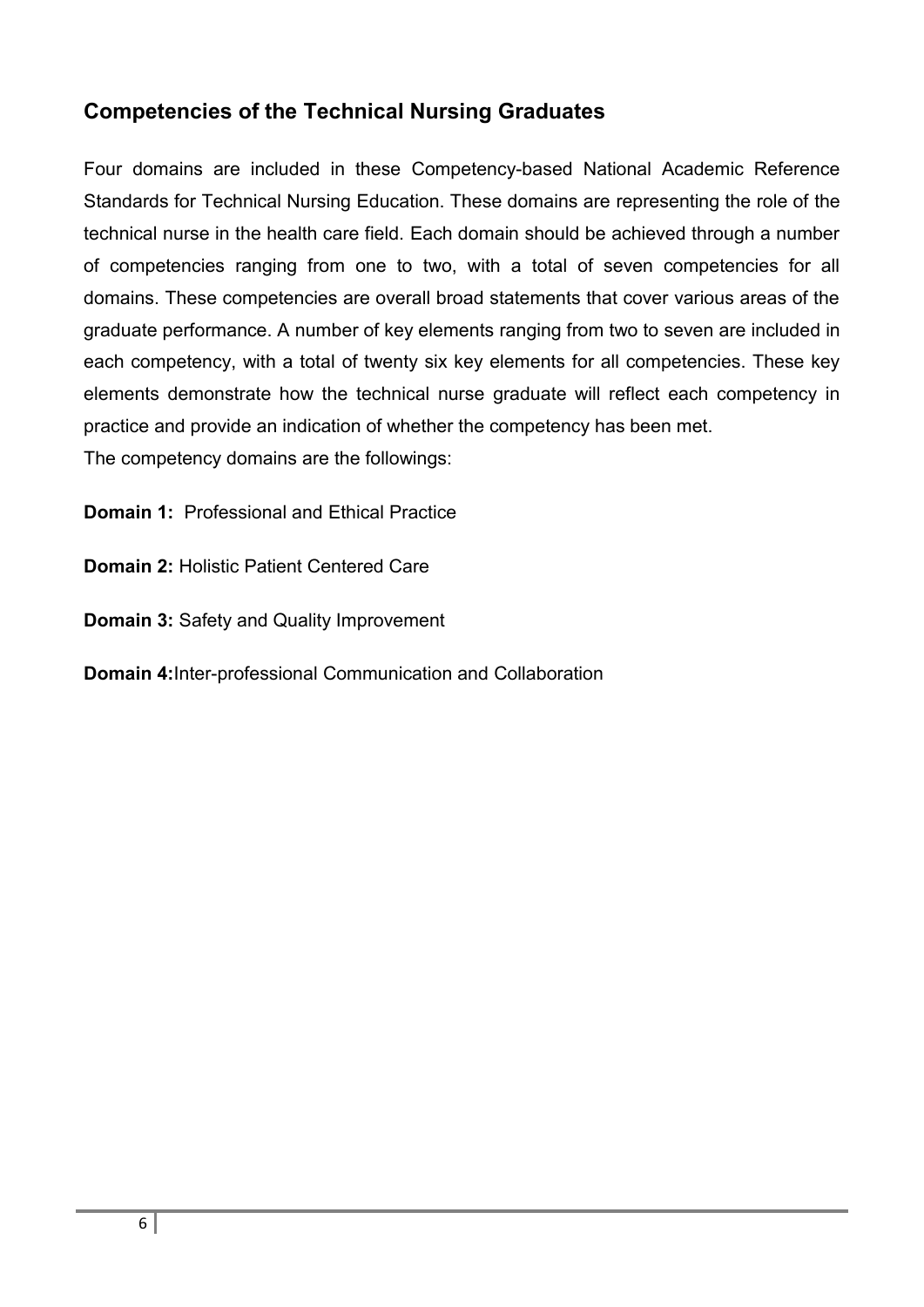# **DOMAIN 1. PROFESSIONAL AND ETHICAL PRACTICE**

#### **1.1.COMPETENCY**

## **Maintain professional, legal and ethical behavior all through in nursing practices.**

- 1.1.1. Demonstrate knowledge and understanding of legislations, policies and procedures related to nursing practice.
- 1.1.2. Adhere to the professional, ethical and legal standards in all health care settings.
- 1.1.3. Respect the rights, values, and cultural beliefs to maintain privacy and confidentiality of individuals and groups.
- 1.1.4. Seek guidance from appropriate sources whenever needed to safe guard self, patients, environment, and others.
- 1.1.5. Share in advocacy role as a member of the health care team.
- 1.1.6. Assume responsibility and accountability for nursing care within the professional nursing practice.
- 1.1.7. Demonstrate capabilities of self-evaluation and continuous personal and professional development. ``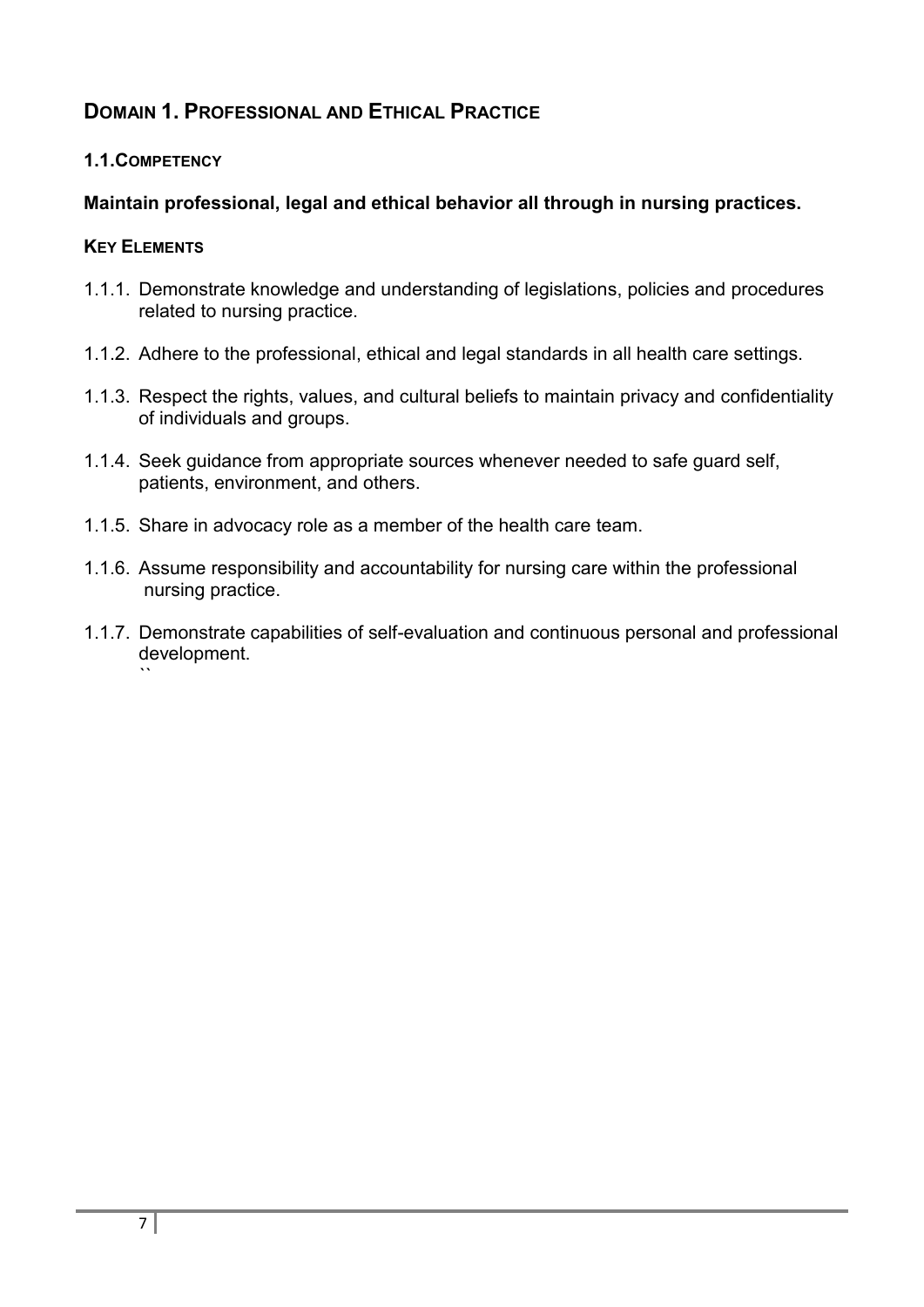# **DOMAIN 2. HOLISTIC PATIENT CENTERED CARE**

### **2.1. COMPETENCY**

#### **Provide holistic patient centered care within the context of nursing process in different health care settings.**

### **KEY ELEMENTS**

- 2.1.1. Contribute to the research activities and the formulation of nursing care plans as a member of professional health care team.
- 2.1.2. Provide holistic nursing care for individuals, families and communities.
- 2.1.3. Provide patient centered care addressing patient needs / problems and respecting population diversity.
- 2.1.4. Participate in documenting information regarding the health and functional status of individuals and groups according to the organizational policies and guidelines.

### **2-2- COMPETENCY**

**Provide health education based on the needs and problems of the patient within a nursing framework.**

- 2.2.1. Assess health education needs of individuals, families and communities considering their values and norms.
- 2.2.2. Provide accurate formal and informal education to individuals, families and community corresponding to the maintenance and promotion of health.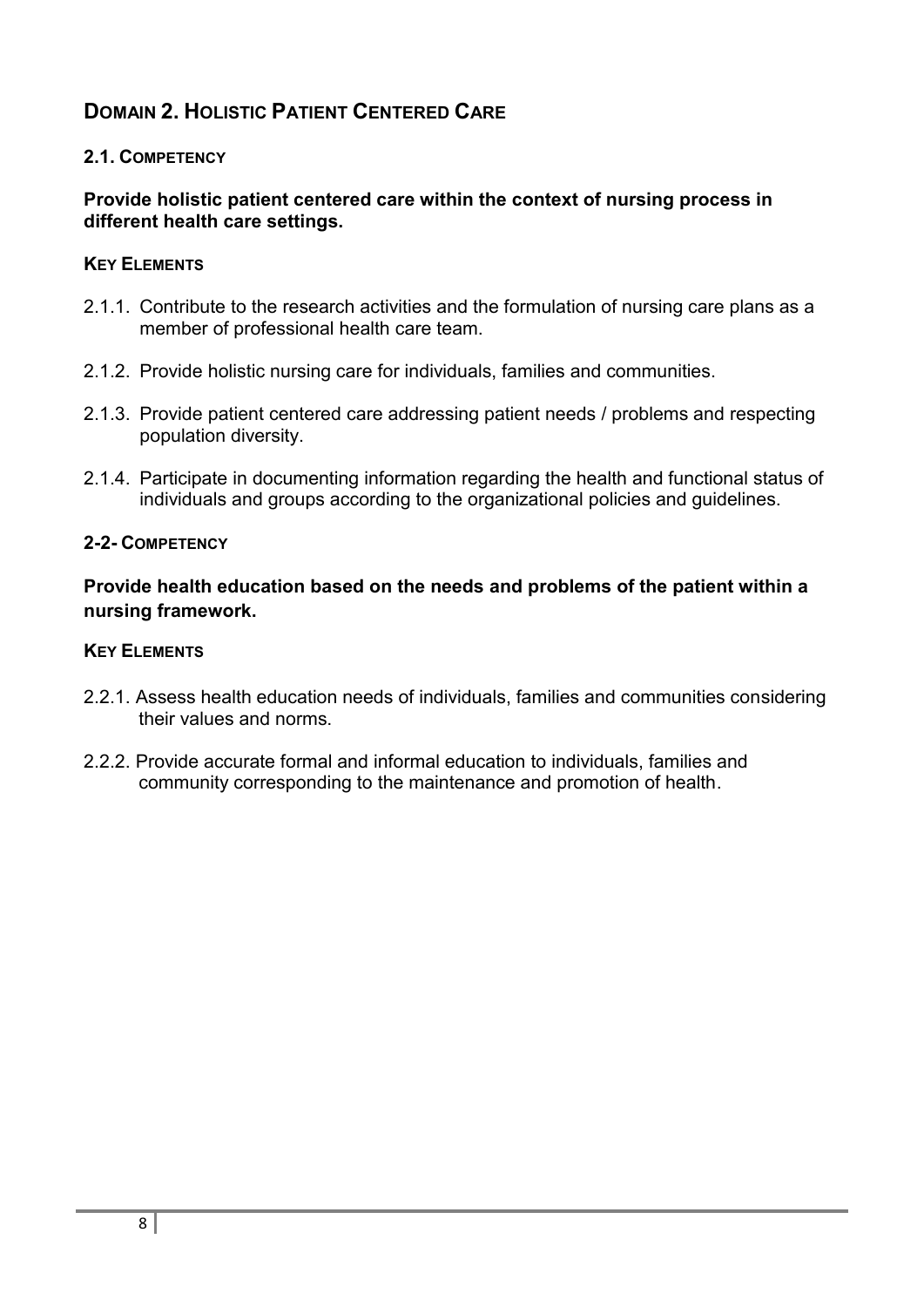# **DOMAIN 3. S**AFETY AND **Q**UALITY **I**MPROVEMENT

## **3.1. COMPETENCY**

#### **Contribute to the safety and security of individuals, families, and communities, and to risk management of work environment.**

### **KEY ELEMENTS**

- 3.1.1. Demonstrate knowledge and understanding for maintaining safety and security in different health care settings.
- 3.1.2. Anticipate the safety needs of individuals, families, and communities, and take measures to promote safety and security.
- 3.1.3. Apply concepts of safety when providing care to patients in different health care settings.
- 3.1.4. Commit to systems and processes that assure safe and secure work environment**.**
- 3.1.5**.** Apply risk management procedures to avoid exposure of patient, families, and communities to risks.

#### **3-2- COMPETENCY**

#### **Utilize quality concepts to improve nursing care provision**

- 3.2.1. Participate in quality improvement programs as a member of the health care team.
- 3.2.2. Apply quality improvement standards to achieve optimum patient outcomes using different resources including relevant up-to-date research evidence.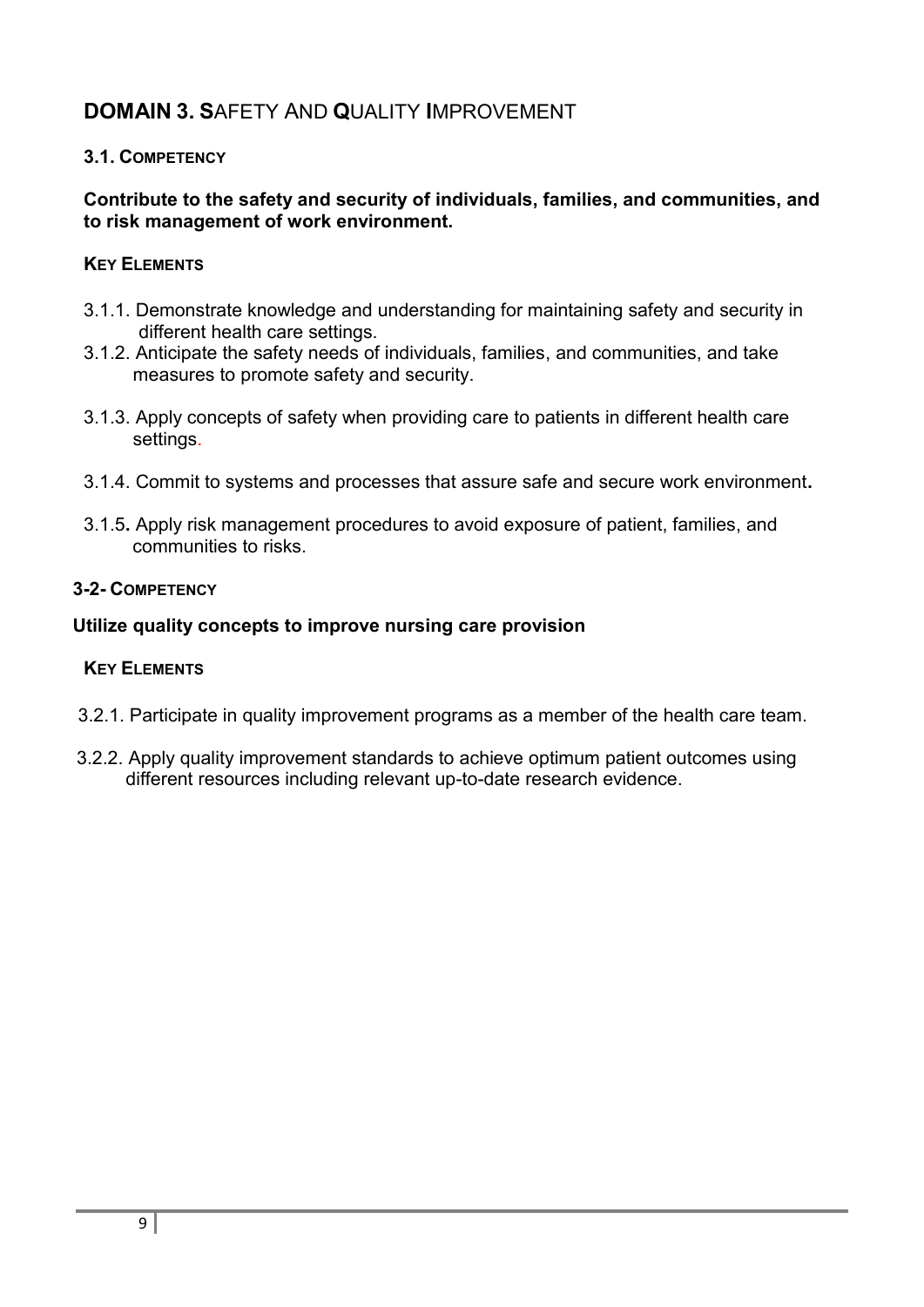# **DOMAIN 4. I**NTER**-P**ROFESSIONAL **C**OMMUNICATION AND **C**OLLABORATION

## **4.1. COMPETENCY**

#### **Communicate effectively as a member of the health care team.**

#### **KEY ELEMENTS**

- 4.1.1. Demonstrate communication skills within different health care settings.
- 4.1.2. Collaborate with members of interdisciplinary health care team to maintain the optimal health status of patients and their families.
- 4.1.3. Transfer comprehensive patient information to health care team as well as give and receive constructive feedbacks.

#### **4-2- COMPETENCY**

#### **Manage information using technology to improve patient care.**

- 4.2.1. Handle information and data appropriately in line with policies and regulations.
- 4.2.2. Utilize digital and other technologies to support effective communication and handling of data.
- 4.2.3. Document nursing care in an appropriate rational, accurate, clear and concise style using appropriate terminologies.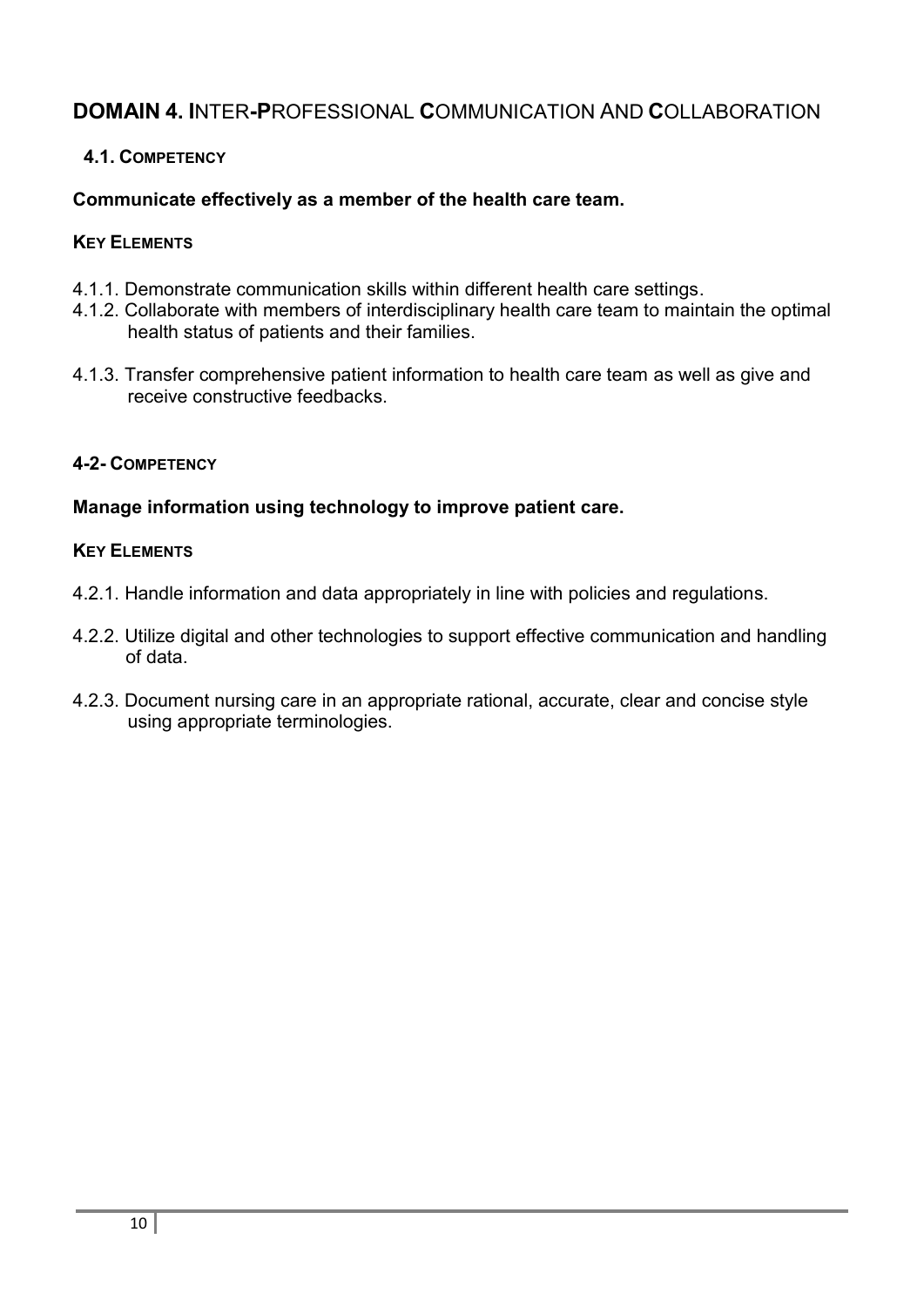# **Glossary**

## **Competency**

An observable ability of a professional, integrating multiple components such as knowledge, skills, values, and attitudes. Since competencies are observable, they can be measured and assessed to ensure their acquisition.

#### **Competency Domain**

Broad distinguishable areas of competence that, in the aggregate, constitute a general descriptive framework for a profession.

#### **Graduate Attributes**

Characteristics, qualities, attitudes and dispositions that graduates should possess upon completion of a particular program.

## **National Academic Reference Standards (NARS)**

Reference points defined by NAQAAE to outline/describe the expected minimum competencies to fulfill the requirements of a program of study.

## **National Qualifications Framework (NQF)**

A framework that provides a systematic description of all qualifications within the educational systems of the state and categorizes them according to a set of standards that determine the level of learning outcomes for each qualification gained. The NQF is used as a tool for benchmarking, quality assurance, comparison and coordination between the different qualifications.

#### **The Program**

A set of educational courses and activities designed by the institution to determine the systematic learning progress. The program also imparts the intended competencies required for the award of an academic degree.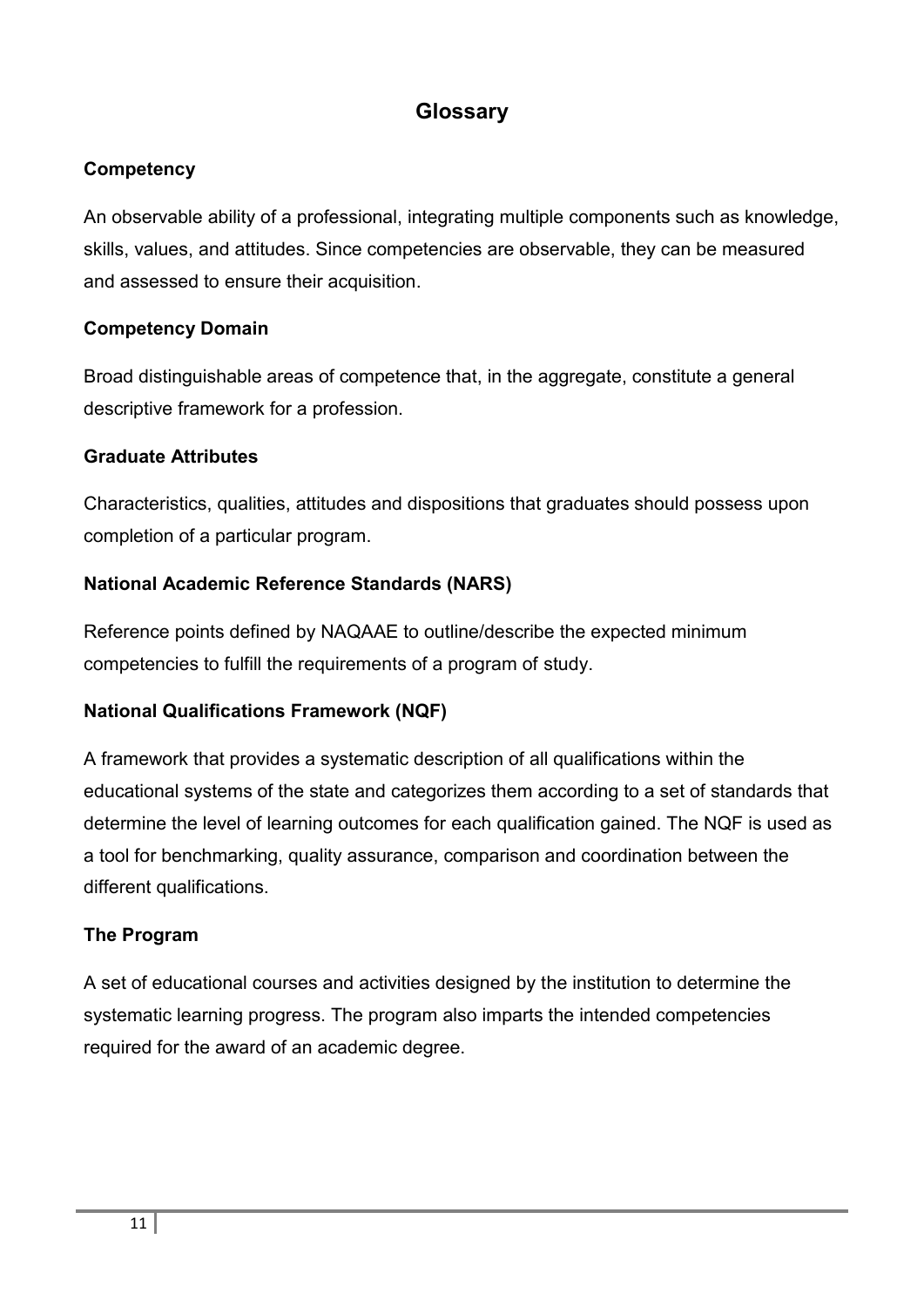## **References**

- 1. Essentials of baccalaureate education for professional nursing practice, American Association of Colleges of Nursing, 1998.
- 2. National Competency Standards, the Enrolled Nurse. The Australian Nursing and Midwifery Council, 2002.
- 3. Standards of practice and educational competencies of graduates of practical/vocational nursing programs. National Association for Practical Nurse Education and Service, 2007.
- 4. Differentiated Essential Competencies of Graduates of Texas Nursing Programs. Texas Board of Nursing, 2011.
- 5. Core Competencies for Interprofessional Collaborative Practice: Report of an Expert Panel. Interprofessional Education Collaborative Expert Panel, 2011.
- 6. Competencies for Enrolled Nurses. Nursing Council of New Zealand, 2012.
- 7. The American Nurses Association Competency Model. ANA Leadership Institute, 2013
- 8. Risk Management and Quality Improvement Handbook .The Australian Council on Healthcare Standards (ACHS), 2013.
- 9. Coffman JM, Chan K, Bates T., Profile of the Licensed Practical Nurse/Licensed Vocational Nurse Workforce, 2008 and 2013.
- 10. UCSF Health Workforce Research Center on Long-Term Care, 2015.
- 11. Entry-to-Practice Competencies for Ontario Registered Practical Nurses. College of Nursing of Ontario, 2018.